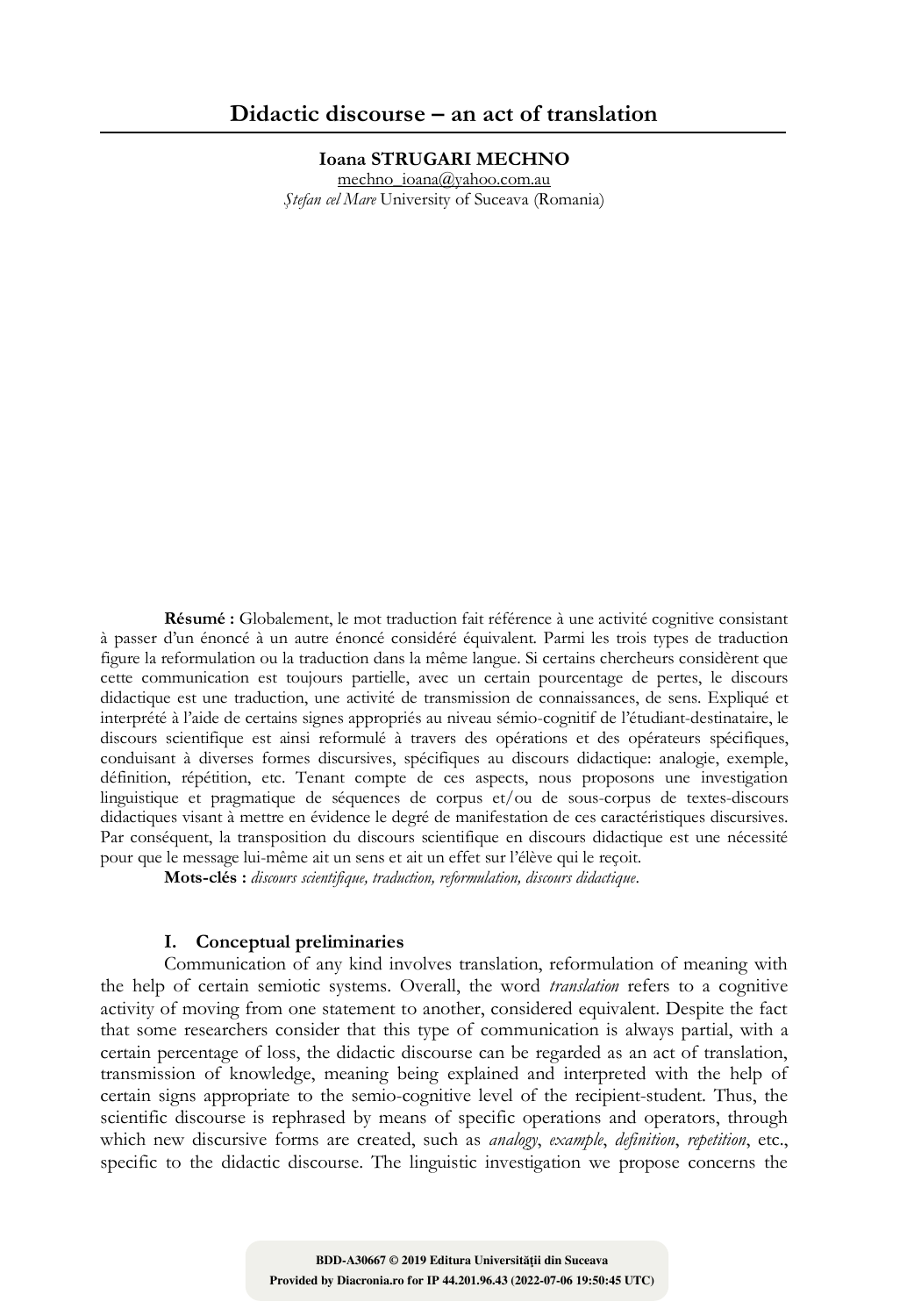comparative discourse analysis of samples of (sub-) corpus of scientific text-discourse extracted from the *Basic Grammar of the Romanian Language* (*Gramatica de bază a limbii române -* GBLR), by the Institute of Linguistics in Bucharest, under the aegis of the Romanian Academy, and of samples of (sub-) corpus of didactic text-speech extracted from Romanian language textbooks for the secondary cycle. This paper aims to point out that the transposition of scientific discourse into didactic discourse is a necessity for the message itself to have meaning and effect on the student-recipient.

In order to see if the above statements can be supported it is necessary to turn our attention to the didactic discourse. According to the explanations offered by Professor Ioan Oprea, who evokes the point of view expressed by P. Charaudeau and D. Maingueneau in *Dictionnaire d'analyse de discours*, the term *didacticism* refers to the characteristic that some forms of discourse may have, "other than those intended to train, to transmit knowledge, within an institutionalized context". Thus, the author argues, it is possible to speak of a didactic tendency when in certain types of discourse (from the media discourse or literature, to the everyday discourse) there appear certain discursive structures such as "generalization, explanatory mode, scientific information, definitions, examples, etc. to which the locutor resorts with the intention of transmitting knowledge meant to modify the status of the recipient regarding beliefs, attitudes, behavior, actions" (Nagy,  $2015: 123$ ). On the other hand, many authors, including N. Vintanu, define didactic communication as "the set of activities implied by the transmisson and reception of messages whose content is aimed at learning, training and developing knowledge and skills in the process of school education" (Vinţianu, 2008: 220). We regard the didactic discourse as an educational, pedagogical discourse, in other words, as an approach with double value - cognitive and affective -, because the teacher acts on the student in the amplitude of his / her personality. This didactic approach is staged with the help of discursive strategies.

Since the vision of the didactic discourse is established according to certain situational, functional and formal parameters, we will turn our attention to the importance of the concept of *context*. According to researchers, the context of an entity is everything that surrounds that element. This concept has been massively investigated by authors in the field of linguistics, such as Hymes, Charaudeau, Maingueneau, van Dijk, and stirring controversy. According to D. Roventa-Frumusani, "the notion of *context* is extremely ambiguous; it designates both the *co-text* (the verbal context) and the *referential, situational context* (the space and moment of enunciation, the social roles of the protagonists, the relations of forces), the *acting context* (of the discursive fragments as acts of language) and the *psychological context* (regarding the intentions, the beliefs, the wishes of the interlocutors)" (Rovenţa-Frumuşani, 1995: 246).

Although most scientists initially neglected the importance of the context, considering that the analysis of linguistic units must be done independently from updating them in context, it has been found over time that discourse cannot be the subject of a purely linguistic approach. The mathematical formula proposed by Ph. Lane, "Speech = Text  $+$  context" (Lane, 2007: 35) upholds the definition of speech as a "statement with textual properties, but also with contextual data of a speech act performed in a given situation (participants, institution, place, time)" (*Idem*), even more as we speak of the didactic discourse.

In the context of the Romanian language and literature class, the instructionaleducational process involves the efficient combination of the different processes and means, so that the student can acquire the competences concerned. The basic tool used by both teacher and student is the school textbook. And the Romanian language and literature

220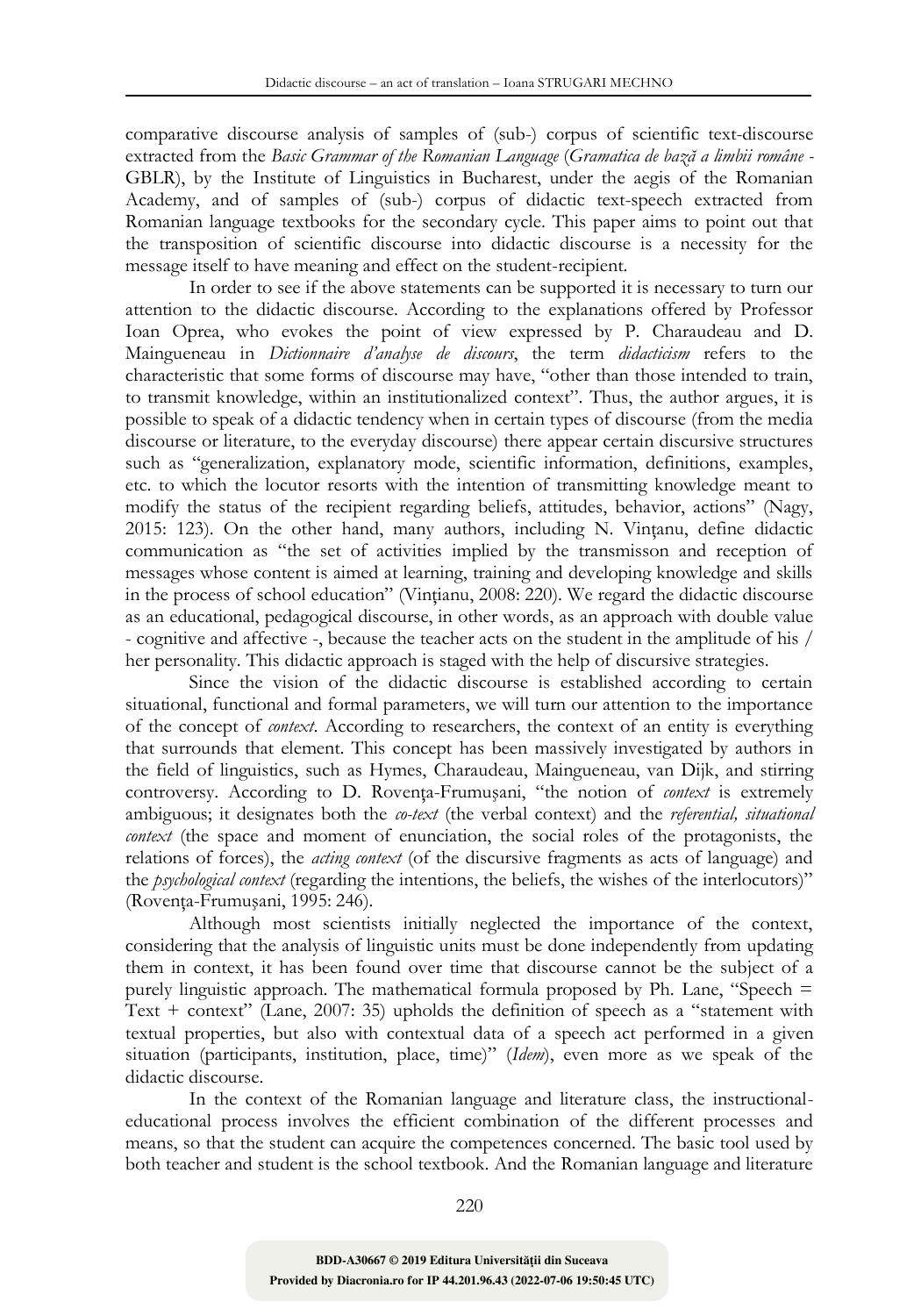textbook contains a whole time-adapted context. This is the reason why our analysis is directed to a corpus of school textbooks that sum up a collection of linguistic data representative of the phenomenon studied. Researchers such as Cordier-Gauthier, Verdelhan-Bourgade, Melancon, Puech Choppin, have conducted extensive studies on the structure and functions of the textbook as a didactic text-discourse. "The school textbook is another type of didactic discourse, a text-discourse in which all the discursive-text types meet: the narrative, the description, the dialogue, the conversation, the predictive, the injunctive, the argumentative, and the explanatory. […] Beyond its role as a socialization tool, the handbook is the material support of the cognitive and axiological contents. […] Seen as a process, the textbook sets out and transmits the linguistic knowledge that contributes to the formation of competences and values, and the contents are stored on the product dimension of the textbook" (Domunco, 2014: 212-213).

As a result of the aspects mentioned above, we consider that investigating the textdiscourse of the textbook requires deepening the notion of *scientific specialized discourse*. According to D. Roventa-Frumusani, the specialized discourse is addressed to the specialists in the field in question and implies the existence of an "insider", holder of the same "background knowledge" that must be developed, re-analyzed, while in the didactic discourse there is an "outsider" receiver to whom it is assigned. It transmits a corpus of knowledge, depending on the recipient's cognitive performance. If the specialized discourse is based on complex hypothetical-deductive structures, most often controversial, the didactic discourse aims to construct a descriptive, definitional, reliable image (cf. Rovenţa-Frumuşani, 1995).

In other words, discourse of all kinds represents "an institutionalized practice, a *production* determined by a series of competences (ideological, encyclopedic, psycho-social) and differentially updated in the communication context" (Roventa-Frumusani, 2012: 181), as the author Peter Strawson, in his work *Etudes de logique et de linguistique* (1973), states: "We cannot hope that we will understand language if we do not understand discourse. We cannot aspire to understand the discourse if we do not consider the purpose of the communication and if we do not try to determine how the context of the statement affects what it says" (Rovenţa-Frumuşani, 2012: 181-182). These statements underline the importance of context when talking about the didactic discourse.

Following the statements presented above, we cannot but refer to the concept of *translation*. As we stated at the beginning of the study, the general meaning of this word is "cognitive activity of passing from one statement to another, considered equivalent" (Nagy, 2015: 380). And the term *enunciation* can be extended to *discourse*. "In a 1966 study, Roman Jakobson distinguished three types of translations: 1) translation within the same language or reformulation, 2) translation itself or transposition from one language into another, and 3) inter-semiotic translation or transmutation" (Idem). Although in the ordinary use the term *translation* refers mainly to the transposition from one language to another, in the case of the transfer to which we refer in this paper, it is the first type of translation, within the same language, regarded as a way to interpret the signs with the help of other signs of the same language. Due to the fact that for some categories of speakers, such as the student-recipient, the specialized scientific discourse can be considered to be written in a "foreign language", we could say that the authors of the textbooks resort to its translation, the reformulation into a didactic discourse that uses an accessible semiotic system, placed in a context appropriate to the cognitive level, the background that is supposed to be held by the "outsider", the recipient-student, in order to achieve the main objective of the text-discourse textbook - the transmission of knowledge.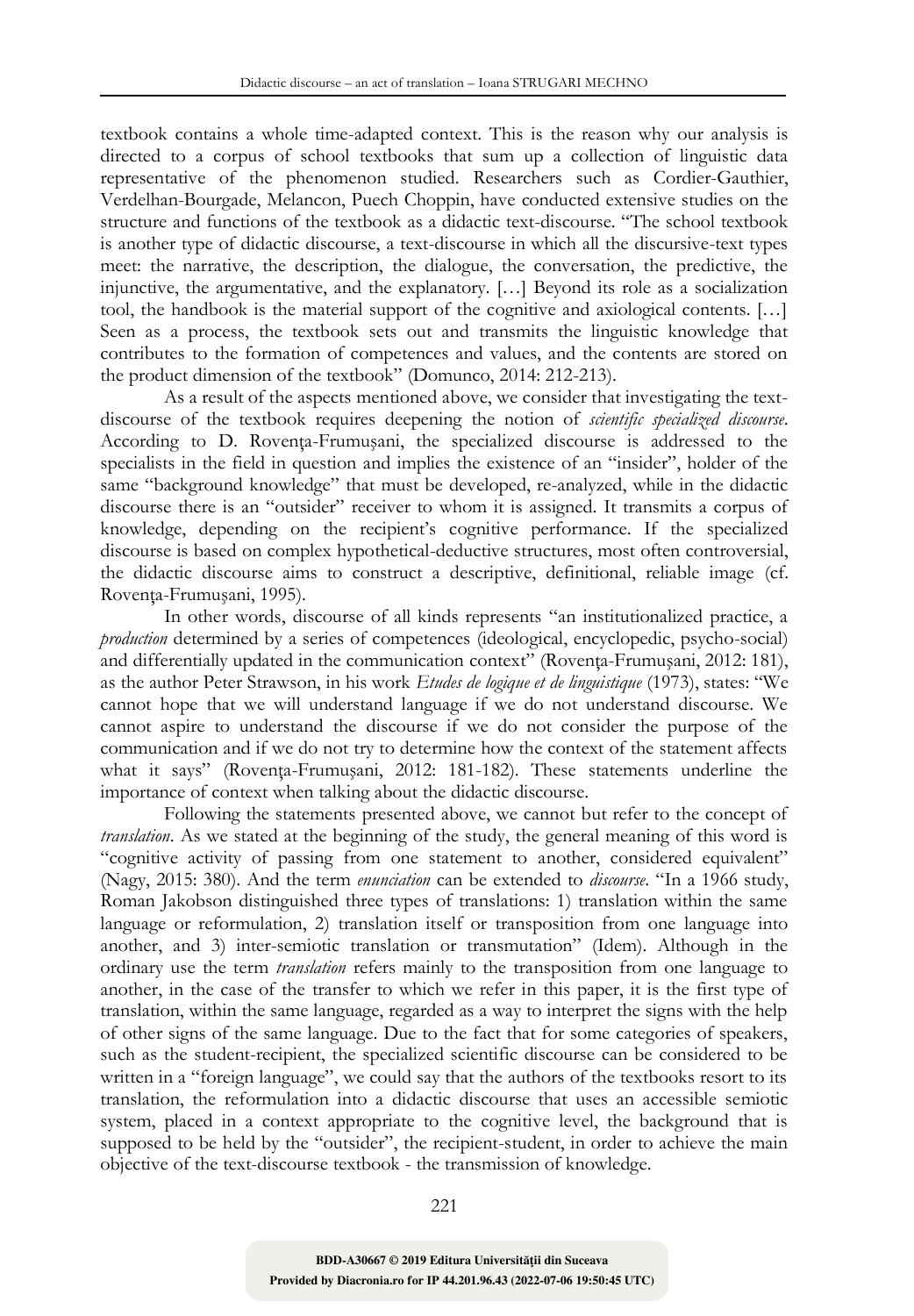# **II. The didactic discourse - translation, transposition, reformulation**

As we stated before, to convey a sense means to explain, to interpret, to translate by transposing it into certain signs, depending on the level and background of the studentrecipient. In the volume entitled *Semiotică şi discurs didactic*, the researcher Vasile Dospinescu mentions: "Knowledge is presented as unknown, foreign objects, which, in order to be understood, require (re) expression, (re) formulation, in other words, translation into the recipient's idiolect" (Dospinescu, 1998: 305). The teaching discourse produces texts, documents, school textbooks in which the translation of the scientific discourse can be distinguished, and the teachers and publicists are in the position of interpreters and translators of the scientific, technical, and cultural knowledge in general. In this way, the specialized scientific discourse, accessible only to qualified persons, becomes transferable, transmissible, and intelligible to the auditor, the student-recipient in our case. Scientific research institutions produce, through research, scientific knowledge which, through didactic transposition, through intra-lingual translation, are then made available to the School for teaching-learning.

One of the logical-discursive operations studied by J.-G. Grize, namely *operation θ*, is one of "pure designation", according to the scheme:

# θ: Name of element → Name of the same element

Grize distinguishes three embodiments of operation θ: θ1 introduces the genus name or a synonym; θ2 introduces a name that, although it designates the same object, brings additional information; θ3 introduces a name, a nominal phrase, which, besides the chorus, carries a judgment of value, an explanatory comment.

The author V. Dospinescu considers this *logical-discursive operation* "defining for the didactic discourse. It triggers the intra-lingual *semiotization* in which any reformulation of a signifier, notion, concept, phenomenon results and, in its three variants - θ1, θ2, θ3 - the operation illustrates the learning process (signs, meanings, relationships), which proceeds through successive pairings, approximations and semi-cognitive associations, making synonymy, informational complement and explanatory commentary (value judgment) intervene in turn" (Dospinescu, 1998: 311-313). Therefore, the operations θ, regarding the manner of designating the objects, allow throughout the discourse the correction, the adaptation of a schematic design of the discourse object, becoming memorable.

If we presented reformulation operations, it is necessary to refer to reformulation operators, which, according to V. Dospinescu, have two functions: a "linguistic and metalinguistic function to signal the (re) structuring of a notion" and a "pragmatic function to mark and install the dialogical relationship, in its interpretative-explanatory dimension" (Dospinescu, 1998: 314). Having these two functions, the reformulation operators can be considered as *signs of didactics* in Romanian language, for example: the connector "adică" and its equivalents, such as the verb "a spune".

The discursive analysis by which we highlight the way in which the transposition of the specialized scientific discourse into the didactic discourse accessible to the level of knowledge of the student-recipient is carried out is based on a concrete approach of rigorous selection of appropriate sub-corpus samples, extracted from the specialized scientific text-discourse of the *Basic Grammar of the Romanian Language* (GBLR), compared to the text-discourse of the Romanian language textbook, which plays a fundamental role in establishing a concrete image on the use of a conceptual analysis tool in well-defined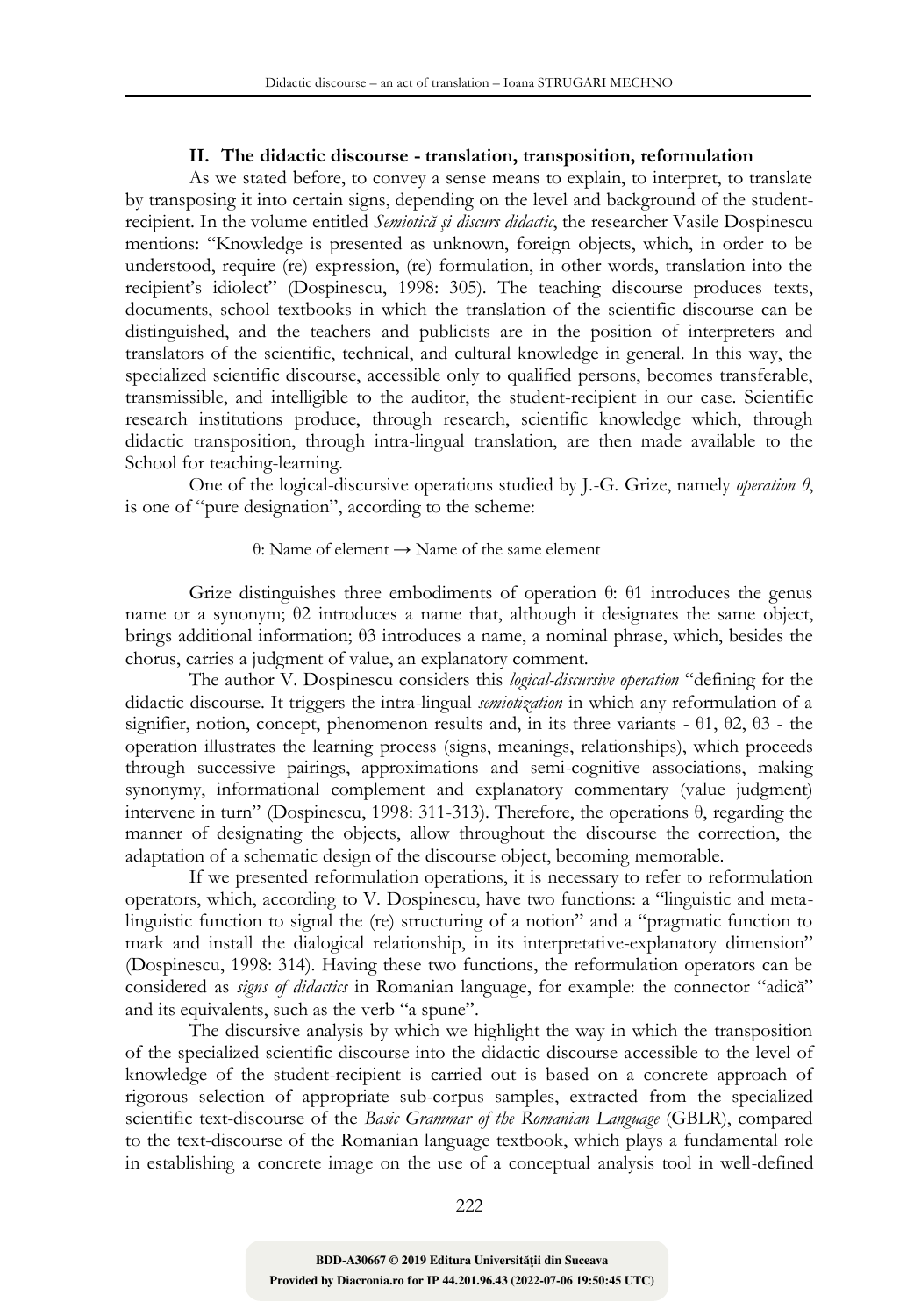contexts. The homogeneity and functionality of discursive investigations in contexts where the means of transposition of knowledge are reflected according to the recipient, "insider" or "outsider", participate in the creation of concrete perspectives that are meant to highlight the way in which the translation of the scientific specialized discourse in teachinglearning object is performed.

Firstly, we start from the text-discourse of GBLR (2010), "a basic grammar, restored to the essential data for understanding the structure and overall functioning of the grammar of the Romanian language" (Dindelegan, 2010: VII). Although it has a didactic purpose, processing the detailed description of *Gramatica limbii române* (GALR), this writing is not the same as a "school grammar", "it is not a school textbook and not a university textbook, but a piece of work" which is kept "at a high theoretical level, corresponding to the current scientific moment" (Idem).

Secondly, we carry out a comparative analysis with samples of didactic textdiscourse extracted from Romanian language textbooks published in 2010-2013, effective working tools, designed to develop the personality and imagination of the students, to teach them to think and to learn, to expresses themselves. In order to highlight the way in which the reformulation operations and operators facilitate the translation of the scientific discourse into didactic discourse, we opted for the contents related to the notion of  $$ 

[1a] "Conjuncțiile alcătuiesc o clasă de forme invariabile (fără flexiune), cu rol functional."

[1b] "Din punct de vedere semantic, conjuncțiile nu au un sens plin, ci unul abstract, "procedural" (indică o "regulă de folosire", o anumită combinare a sensurilor elementelor pe care le leagă)."

[1c] "Din punct de vedere morfologic, conjuncțiile sunt invariabile. Structura lor internă poate fi netransparentă (conjuncţii simple: şi, dar, că etc.) sau li se pot identifica elementele componente (conjunctii compuse: ca să, ci și etc.)."

[1d] "Din punct de vedere sintactic, conjuncția marchează relații de coordonare și de subordonare. În relatiile de coordonare, conjunctiile leagă propoziții nesubordonate (principale) sau constituenţi sintactici (inclusiv propoziţii subordonate) dependenţi de acelaşi centru şi ocupând, în raport cu centrul, aceeaşi poziţie ierarhică; în cele de subordonare, leagă doar propoziţii subordonate de regentul lor." (GBLR, 2010: 331)

As noted, texts [1a-d] constitute samples of scientific text-discourse and refer to some general characteristics of the conjunction. The text [1a] speaks of "conjunctii" that make up "o clasă de forme", while in texts  $[2]$ ,  $[3a]$ ,  $[4]$  and  $[5]$  (see below) "conjunctia" is mentioned as "partea de vorbire". In these cases, the transposition is performed by the *reformulation operation*  $\theta$ : "conjunctii"  $\rightarrow$  "conjunctia". The purpose is to draw the attention of the student-recipient to the concept he/she is studying. In the same discursive structures we also notice the *reformulation operation*  $\theta$ *1*: "o clasa de forme"  $\rightarrow$  "partea de vorbire". Thus, by designation, a content that is difficult to understand for sixth or seventh grade students is transposed into a synonymous group in which the noun in the center is articulated with a definite article, which is in accordance with the first identified reformulation operation.

Further we cannot but refer to the verb used by the authors. The verb, a alcătui" in [a1] is translated as  $\alpha$ , a fi'' with copulative value in texts [2], [3a], [4] and [5], in order to adapt the content to be taught to the semio-linguistic universe of the beneficiary. Another discursive structure that is reformulated under the action of specific operations is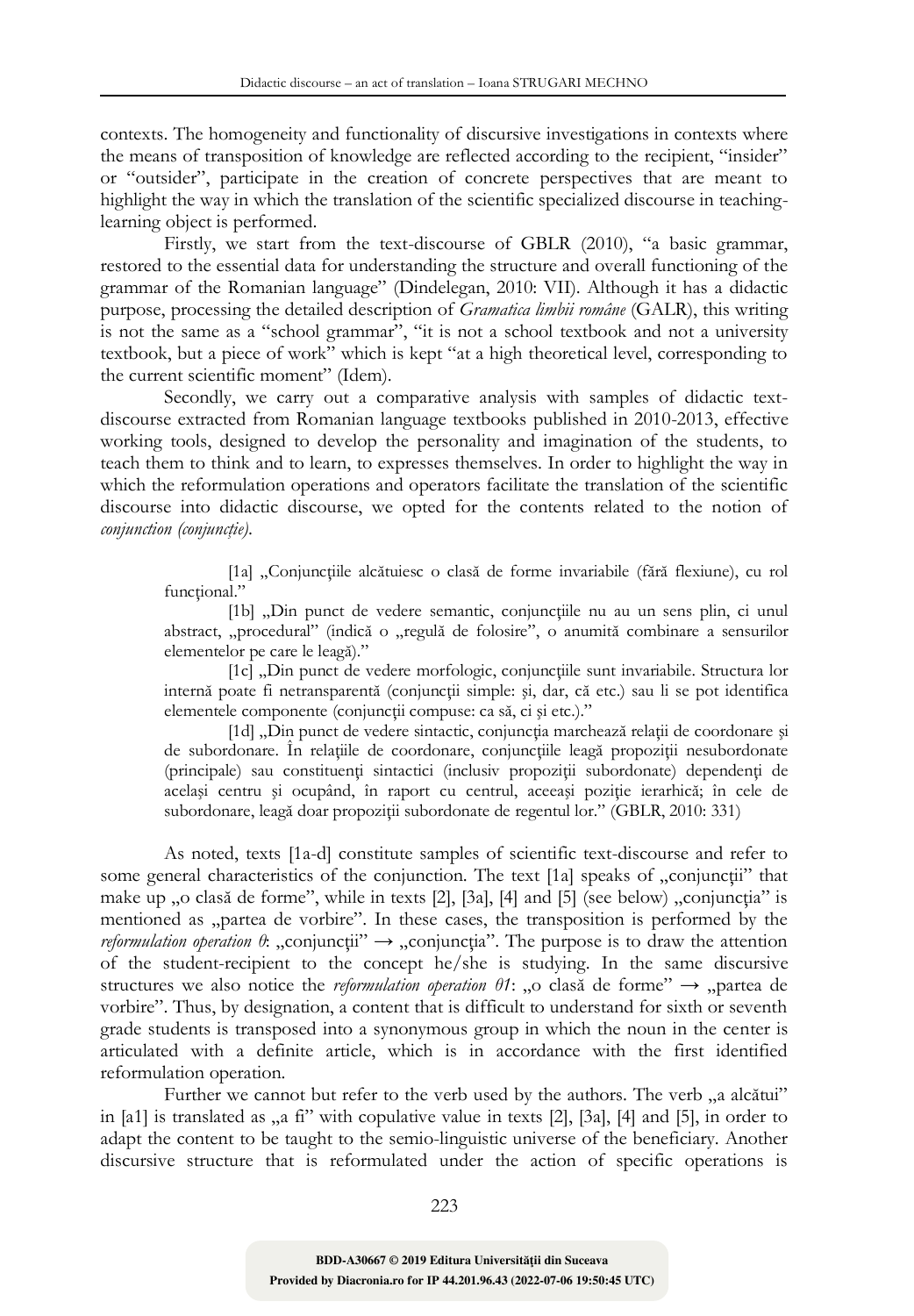$\mu$  invariabile (fără flexiune)"  $\rightarrow$   $\mu$ eflexibilă", encountered in [2] and [4], an operation of the *θ2* form, but which, instead of bringing more information, we think it represents a minus that, in this case, makes the discourse ambiguous. This is the reason why we prefer the formulation provided by text [3a], which does not refer to this detail, given that the secondary school textbook, especially in the low classes, must have a very clear content, specific to the semiotic level of the student-recipient at this comprehension stage.

[2] "Conjuncția este partea de vorbire neflexibilă cu rol de cuvânt ajutător care marchează raporturi de coordonare în cadrul propoziţiei, precum şi raporturi de coordonare şi de subordonare în cadrul frazei." (Vasilescu, 2012: 211)

Another reformulation operation, schematically represented "*ω*: statement (s) → object class", is constituted as follows:  $\omega$ : [1b]  $\rightarrow$  "cu rol de cuvânt ajutător" [2] (see above). The explanation is that a plurality of terms outside the semio-cognitive sphere of the student-recipient is manipulated, reduced to a minimal discursive structure, a nomination, which fulfills the conditions of a didactic discourse.

[3a] "Conjuncția este partea de vorbire care leagă, în frază, două propoziții (de același fel sau diferite) sau, în propoziție, două părți de propoziție de același fel (subiecte, nume predicative, atribute, complemente)." (Crișan, 2012: 190)

The scientific content of text [1d] is considered essential and is transposed into texts [2], [3a] (see above) and [4] (see below), reformulated in different manners, according to the vision of each author, through several reformulation operations and operators. In the text [2] we can distinguish the *operation*  $\theta$ *1* (name of the element  $\rightarrow$  name of the same element), for example the terms "relatii"  $[1d] \rightarrow$  "raporturi"  $[2]$  or the terms referring to the coordination relation between sentences: "propoziții nesubordonate (principale) sau constituenți sintactici"  $[1d] \rightarrow$ , în cadrul propoziției [...] în cadrul frazei" [2].

The same reference text [1d] is also the source of the information transmitted by [3a]. In this case, it is observed that, as it refers to the coordination report, it is resorted to reformulation through *operation θ1*, for example: "leagă propoziții nesubordonate sau [...] propoziții subordonate"  $[1d] \rightarrow$  "leagă, în frază, două propoziții (de același fel sau diferite)" [3a]. In this case the operation of introducing a synonym is graphically marked through brackets. Also, we notice the reformulation *operation θ3*: "constituenti sintactici [...] dependenți de același centru" [1d] → "două părți de propoziție de același fel (subiecte, nume predicative, atribute, complemente)" [3a], by which the author of the textbook introduces a name, a noun group, which, in addition to the reference, contains an explanatory comment. This time the brackets take the place of the  $\mu$ adică" reformulation operator, with the help of which the requirements of inter-comprehension and taking into account the semi-cognitive status of the recipient are satisfied.

Similar to text [3a], but less explanatory, less interpreted, in text [4] (see below) we note that the scientific discourse is reformulated with the help of the *θ1 operation*, as in the examples "leagă propoziții nesubordonate sau [...] propoziții subordonate" [1d]  $\rightarrow$  "leagă [...] în frază două propoziții<sup>3</sup> [4] and "constituenți sintactici [...] dependenți de același centru" [1d] → "leagă în propoziție două părți de propoziție de același fel" [4]. In addition, the author of the textbook translates the scientific discourse with the help of another reformulation operation,  $\omega$ : statement (s)  $\rightarrow$  object class, respectively  $\omega$ : [1b]  $\rightarrow$  "este un instrument gramatical". As in the previous report, we observe the adaptation of the didactic discourse for teaching-learning to the background of the sixth-grade student.

224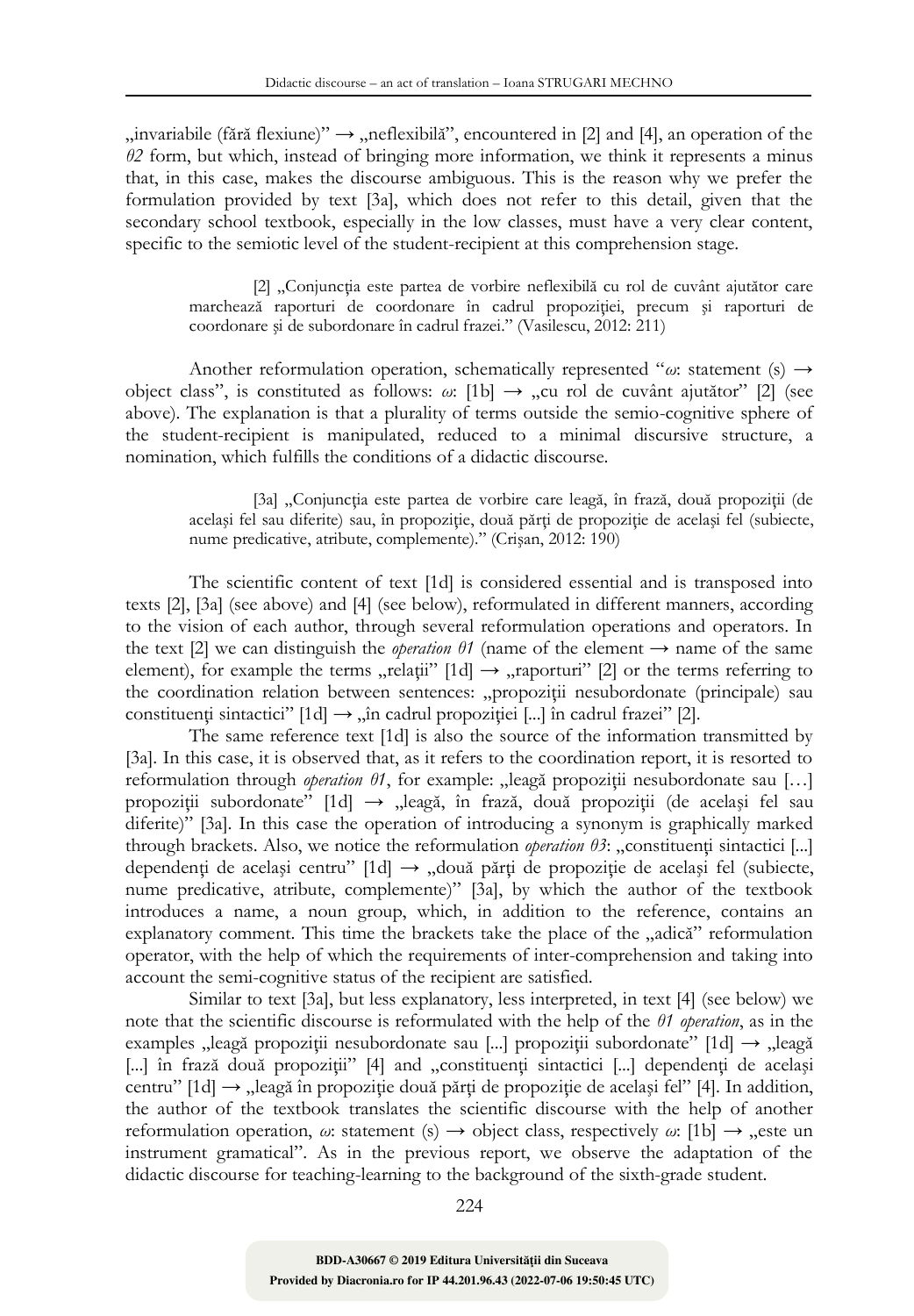[4] "Conjuncția este partea neflexibilă de vorbire care leagă în propoziție două părți de propoziție de același fel (raport de coordonare), iar în frază două propoziții (raport de coordonare sau de subordonare). Este un instrument gramatical fără funcție sintactică." (Şerban, 2012: 211)

Regarding text [5] (see below), we mention that it is a replay of text [4], at another semio-cognitive level, since it is a sample of didactic text-discourse extracted from seventh grade textbook, with the same authors, the same translators of the scientific discourse. The elliptical constructions mark those key concepts discussed previously, and the statement is required to be completed by activating the discursive memory of the student-recipient, which is a stage of updating the knowledge.

[5] "Definiți conjuncția: Conjuncția este partea de vorbire ………… care exprimă un raport de ………. în ………. şi raporturi de ………. şi ……….. în ……….. ." (Şerban, 2011: 142)

The didactic discourse of the textbook from which we selected the texts [3] continues the explanations regarding the conjunction in [3b] (see below), transposing the scientific discourse from [1c] with the help of the *reformulation operation θ2*, which implies the introduction of a name which, although it designates the same object, it brings additional information, as in the example: "structura lor internă poate fi netransparentă (conjuncții simple: și, dar, că etc.) sau li se pot identifica elementele componente" [1c]  $\rightarrow$ "iar, să, căci, dacă" [3b]. This supplement of information, this information complement only supports the transmission of the scientific content, approximated in a way that it becomes accessible to the "outsider", the student-recipient. In text [3b] we can notice a punctuation mark, "", with the role of reformulation operator, by which the author aims to introduce the examples meant to illustrate the two types of conjunctions.

> [3b] "Conjunctiile sunt: - simple: şi, iar, dar, că, să, căci, dacă etc. - compuse: ca să, ci şi etc." (Crişan, 2012: 190)

In this paper we analyzed nine samples of sub-corpus of text-discourse - four subcorpora representing specialized scientific text-discourse samples taken from the *Basic Grammar of the Romanian Language* (2010) and five sub-corpora representing samples of didactic text-discourse taken from the textbooks of the Romanian language of the sixth and seventh grades, published between 2010-2013 – which aims at the same learning content, namely the *conjunction*. The semio-linguistic investigation undertaken as a parallelization of the two types of discourse constitutes a stage that confirms that the textdiscourse of the textbook abounds in structures that emphasize that the didactic discourse represents a translation, a reformulation of the specialized scientific discourse.

During the investigation we noticed that the authors of the textbooks prefer to highlight certain information, considered essential in the teaching-learning activity. The texts [1a-d] are reformulated, explained and interpreted in the texts [2-5], the authors transpose the scientific discourse by using reformulation operations and operators. The analysis constituted reflects the importance of the information in the text [1d], content that has been translated by intra-discursive reformulation in each of the texts [2-4]. This aspect reveals that the sequences include those elements that distinguish between this object of learning, the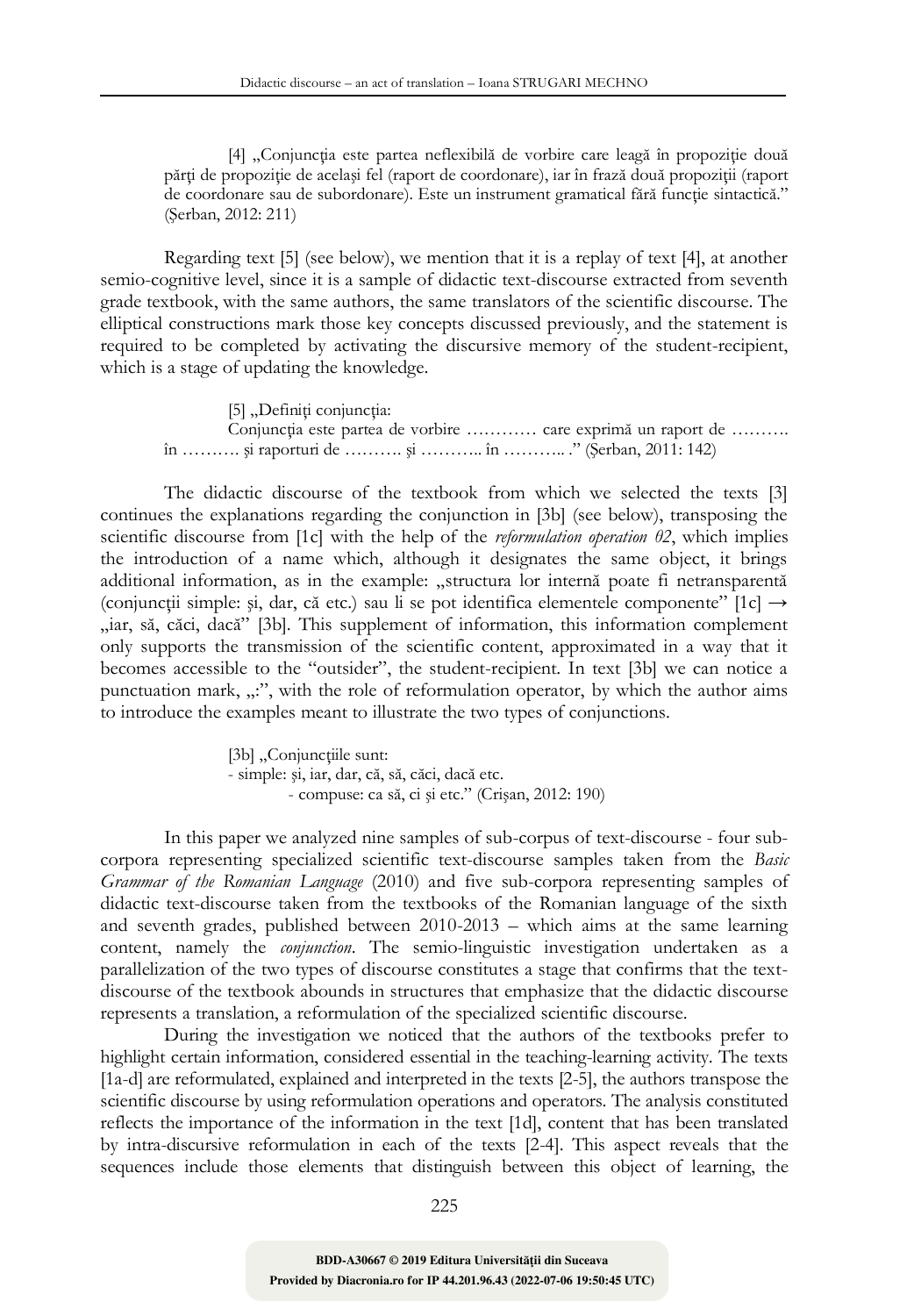conjunction, and the other syntactic connectors of the Romanian language. In addition, the authors of textbooks have opted for short and concise formulations, intended for students in the situation of initiation in the study of this teaching-learning content – the conjunction.

### **III. Conclusions**

The investigation undertaken on the different (sub-) corpora belonging to the two types of discourse – the specialized scientific discourse and the didactic discourse – which highlights manifestations of the intra-lingual translation, of the reformulation of discourse is, for our research, as a whole, an element that confirms that the scientific discourse is metamorphosed, the result being the didactic discourse.

Ultimately, the text-discourse of the school textbook is distinguished by the way it reformulates, interprets, and explains certain discursive sequences produced by the scientific research institutions, so as to obtain a positive effect on the "outsider", through the educational institution. The present study highlights that, although the scientific source is the same, the authors of the school textbooks resort to various reformulation operations and operators in order to transmit the knowledge. Thus, the vocabulary, the structuring and the integration of notions, considered as premises of the didactic discourse, represent aspects by which the text-discourse of the presented textbooks is differentiated.

Our research has revealed a discursive reality that can be generalized insofar as the study is in-depth considering several reformulation operations and operators, for example the operation *α*, which inaugurates a class-object, the operations *γ*, which refers to classes, genres, species, or operations *ρ*, all of which ensure the accessibility of the didactic discourse. On the other hand, we found some significant differences regarding the content of school textbooks published during the reference period, which also leads us to a new investigation, related to the correlation of co (n) text and didactic discourse.

In conclusion, we can vehemently affirm that didactic discourse represents a translation of specialized scientific discourse by resorting to different textual processes and discursive structures. The manner in which transposition, explanation, interpretation, intralingual explanation translates specialized scientific discourse into didactic discourse, taking into account both the semio-cognitive level of the student-recipient and the linguistic / extra-linguistic context, it is decisive for a proper reception of the knowledge, so that the educational purpose is reached.

### **Bibliography**

- DOMUNCO, Elena-Iuliana, (2014), "Manualul școlar ca text-discurs", în Nagy, Rodica, Diaconu, Mircea A., Nacu, Alina (coord.), *Noi direcţii în cercetarea textelor şi discursurilor: analize şi interpretări*, Cluj Napoca, Presa Universitară Clujeană, pp. 209-215.
- DOSPINESCU, Vasile, (1998), *Semiotică şi discurs didactic*, Bucureşti, Editura Didactică şi Pedagogică, R.A., pp. 305, 311-315, 333.
- LANE, Philippe, (2007), *Periferia textului*, traducere din limba franceză de Ioana-Crina Coroi, Iaşi, Institutul European, p. 35.
- NAGY, Rodica (coord.), (2015), *Dicţionar de analiză a discursului*, Iaşi, Institutul European, pp. 123, 380.
- PANĂ DINDELEGAN, Gabriela (coord.), (2010), *Gramatica de bază a limbii române*, Bucureşti, Univers Enciclopedic Gold, pp. VII.
- ROVENŢA-FRUMUŞANI, Daniela, (1995), *Semiotica discursului ştiinţific*, Bucureşti, Editura Ştiinţifică, pp. 31-32, 246.

**Provided by Diacronia.ro for IP 44.201.96.43 (2022-07-06 19:50:45 UTC) BDD-A30667 © 2019 Editura Universităţii din Suceava**